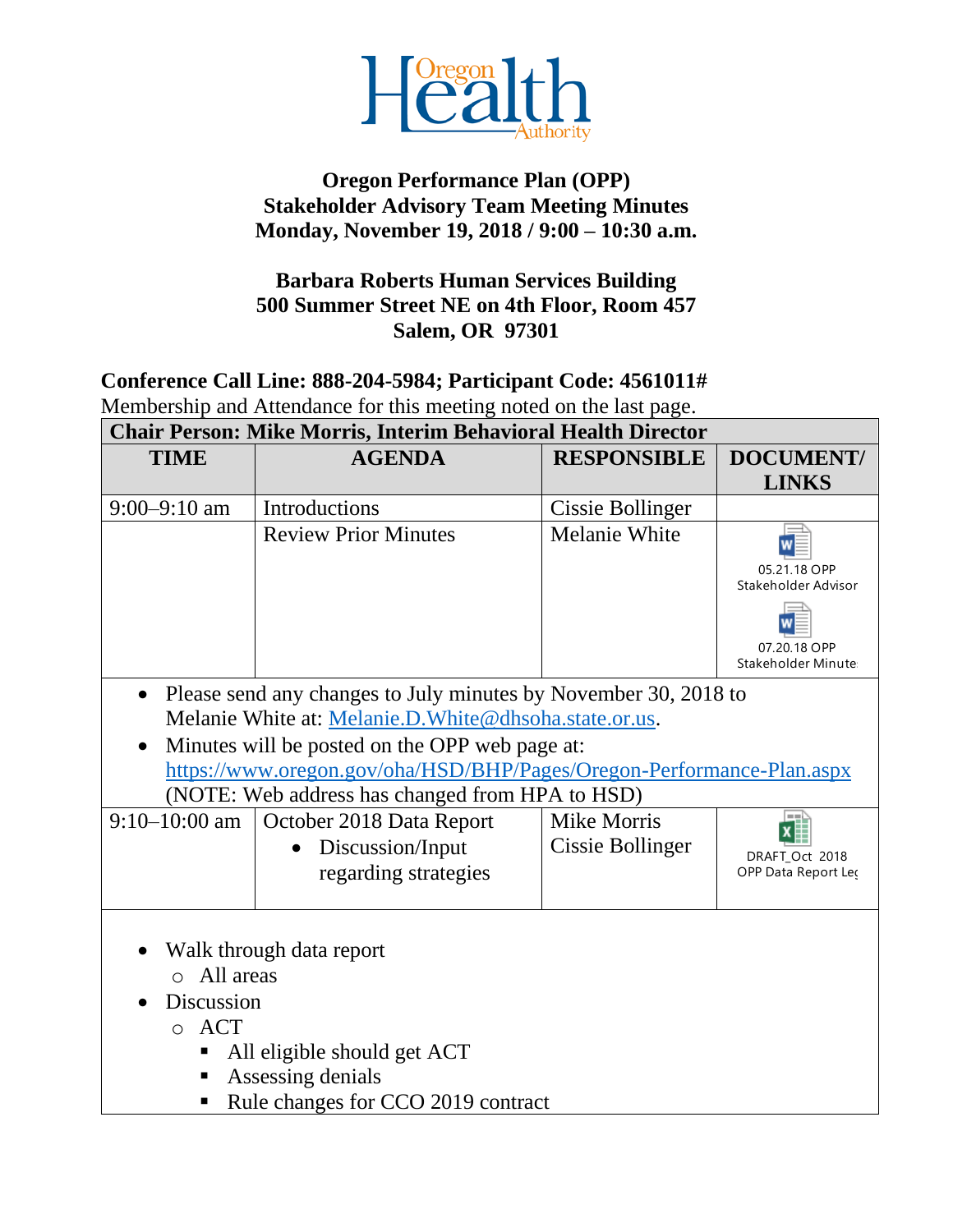| $\circ$ Mobile Crisis                                                                                                                                                                                                                                                                       |                          |                              |  |  |
|---------------------------------------------------------------------------------------------------------------------------------------------------------------------------------------------------------------------------------------------------------------------------------------------|--------------------------|------------------------------|--|--|
| $10:00 - 10:20$<br><b>OPP IC Update</b><br>IC Report #4 $(Pam)$<br>am<br>o Sending Release<br>IC Report #5 (Pam)<br>o Areas of Focus<br>December Visit (Cissie)                                                                                                                             |                          | Pam Hyde<br>Cissie Bollinger |  |  |
| Sent to stakeholders and posted on OPP Web page.<br>IC Report #5<br><b>Acute Care</b><br>$\bigcap$<br>ED<br>$\bigcirc$<br><b>SRTFs</b><br>$\bigcirc$<br>December Visit<br>December 3-6, 2018<br>$\circ$<br>Meet with Kepro<br>п<br>Meet with Health Insight<br>٠<br><b>SRTF</b> site visits |                          |                              |  |  |
|                                                                                                                                                                                                                                                                                             | <b>Next Meeting: TBD</b> | <b>Melanie White</b>         |  |  |